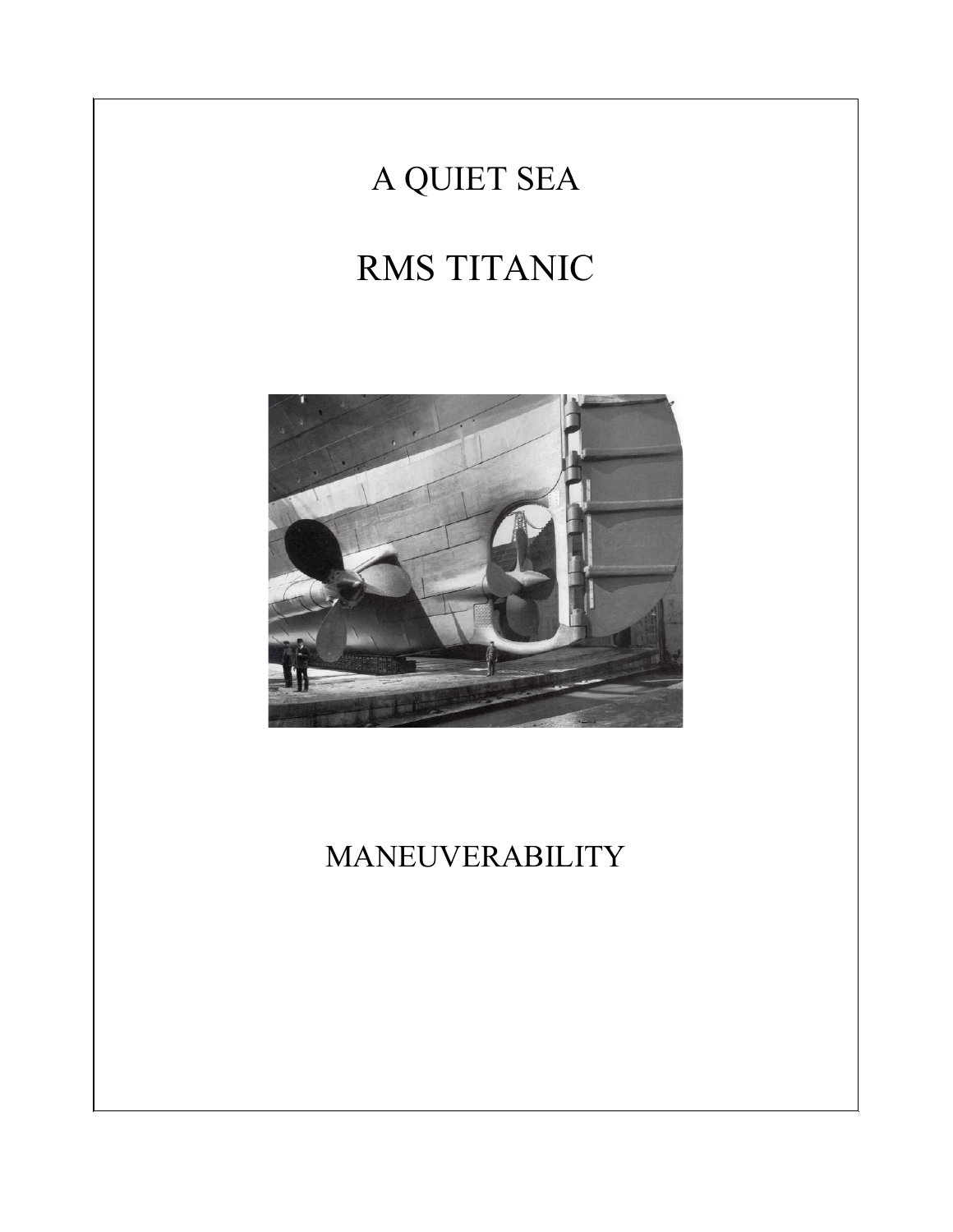## TITANIC TURNING CHARACTERISTICS

Immediately following the loss of RMS Titanic, boards of inquiry were instituted in America and Britain. Opinions on numerous subjects by overzealous investigators, resulted in hasty and impractical propositions. One such item was how quickly could Titanic turn to avoid the iceberg? Their hurried investigation determined that Titanic had insufficient rudder area and inadequate maneuverability to avoid the collision. These early inquiries overlooked certain design features of Titanic and did not fully consider that ships were getting bigger and the skills to handle them had to change. Provided with triple screws, however, Titanic and her sisters were the only large transatlantic liners that had a propeller on the centerline, positioning the rudder in line with the thrust of the propeller; a good place for a rudder to be.



Triple screws of Olympic

It was later estimated through tests conducted with sister ship Olympic, that the iceberg was first seen when about 500 yards ahead and that in 466 yards, Titanic would have turned about 22.5 degrees to port after shifting the rudder. For those familiar with the Manhattan Bridge in New York, that is about the distance between the bridge towers, 1480'. Subtract that the bow was 100 + feet forward of the lookout station, that gives somewhat under 1400' from the ship's stem to the iceberg, not a lot of room to quickly turn a 900' ship traveling at 38 feet per second, or about 36 seconds to the iceberg. Consider the reaction time of the bridge crew and quartermaster to turn the wheel after the warning bell was rung and for the engine gang to comply with the order from the bridge to reverse engines, and that 38 feet per second is eating up the distance between Titanic and the iceberg pretty quickly.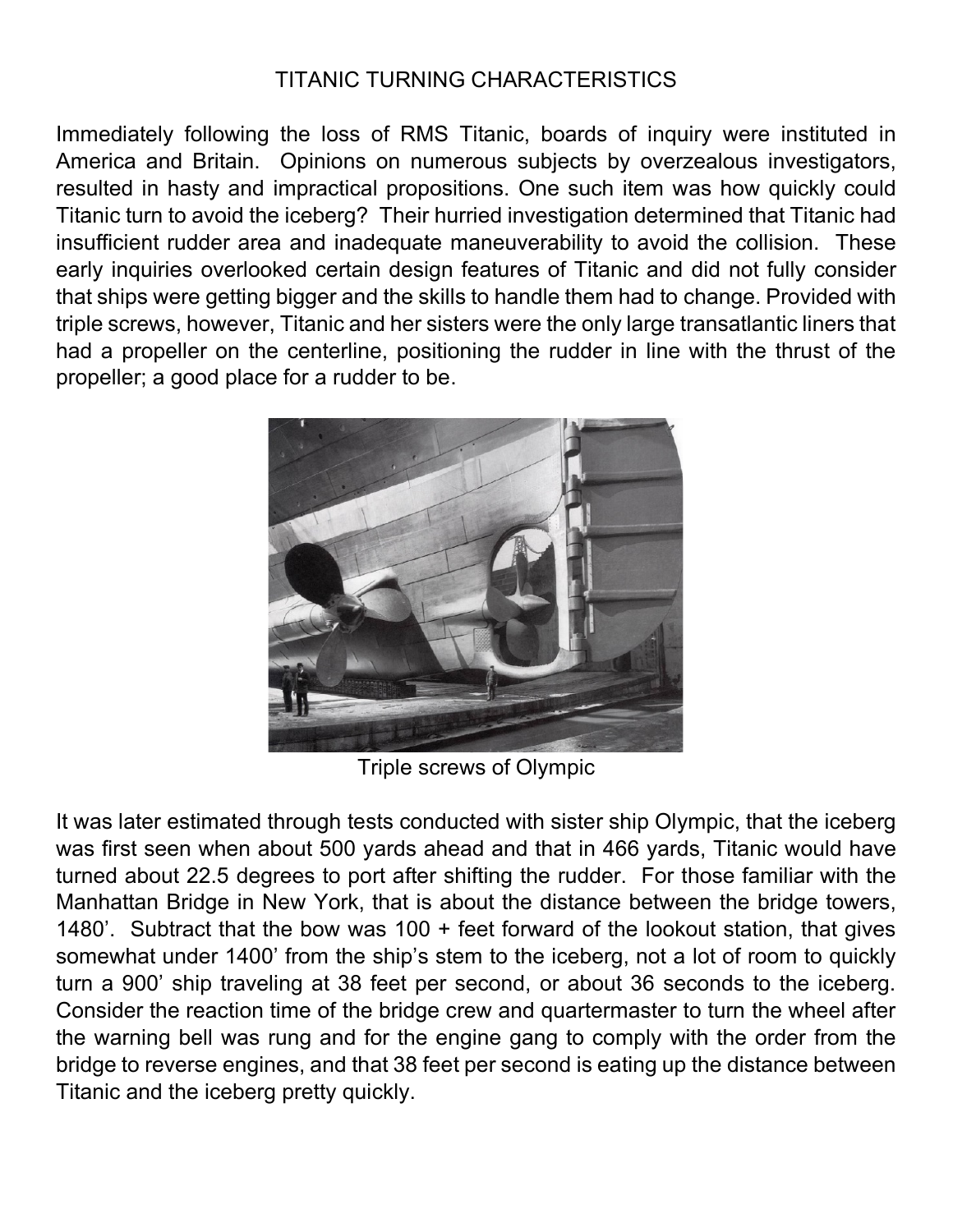Even if the officer in charge could stop the ship, it was no small task to reverse the engines, and, requiring a mechanical ballet of sorts, it was by no means instantaneous. The non-reversible turbine-driven center propeller, supplied by exhaust steam from the reciprocating engines, was only used when bound for sea where higher speed was required. Otherwise, when maneuvering in close quarters, only the reversible reciprocating engine-driven wing propellers were used, the turbine engine being cut out. On the night of the collision, when the engine telegraphs ordered full astern, a system of large valves, called change-over valves, redirected the reciprocating engines' exhaust steam from the turbine engine to the condensers, eliminating power to the turbine. But first the reciprocating engines had to be slowed down to be able to cut out the center turbine propellor. The sudden, unexpected order of full astern on a quiet Sunday night in open waters at about the change of the watch, with a crew not precisely at their stations to execute such an order, took time. At first glance, then, if the engines could be quickly reversed, the center propeller was left to windmill, depriving the rudder of its thrust, and not effectively turning the ship. A Quiet Sea will examine the times required from the first ice warning, through the sequence needed to reverse the wing propellers. We surmise that it is possible that all three engines were working ahead, as evidenced by the fact that Titanic was able to clear her stern while putting her rudder to starboard, or 'porting round' the iceberg. Only after the iceberg was passed, was it possible for the machinery to stop the ship. After a cursory inspection of the ship, the engines were briefly put half ahead, then stopped for good.



Titanic 'Porting Round' iceberg

But to further throw some light on maneuverability: While Olympic was serving as a troopship in WW1, a submarine was sighted at the break of a misty dawn, and the crew rushed to man Olympic's guns. Rather than wait for his guns to bear and fire, the Master decided to change course and ram the U-boat. The submarine received a glancing blow as she turned to parallel Olympic's course. The U-boat then executed a crash dive alongside the big liner as the crew looked down at the submarine. The U-103 was drawn into the liner's port propeller, where the blades pierced the submarine's hull. With their submarine mortally damaged, most of the submarine's crew were able to escape their iron coffin; they were saved by an American ship in the convoy.